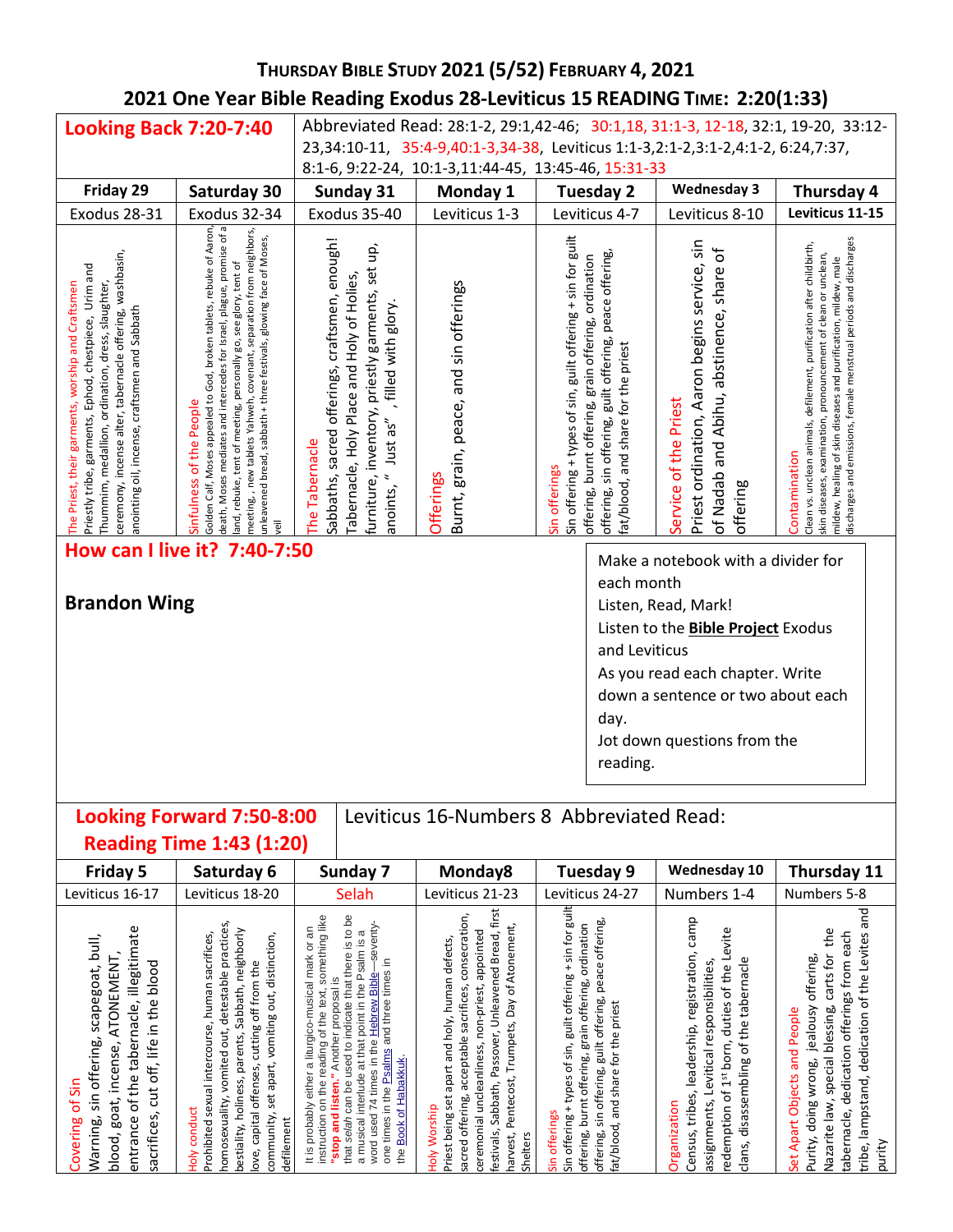| January       | February       | March    | April        | May      | June   | July          | August       | September      | October | November      | December        |
|---------------|----------------|----------|--------------|----------|--------|---------------|--------------|----------------|---------|---------------|-----------------|
|               |                |          |              |          |        |               |              |                |         |               |                 |
| Genesis       | Leviticus      | Joshua   | 1 Kings      | Ezra     | Psalms | Proverb       | Jeremiah     | Hosea          | Matthew | Romans        | 1 Thessalonians |
| <b>Exodus</b> | <b>Numbers</b> | Judges   | 2 Kings      | Nehemiah |        | Ecclesiastes  | Lamentations | Joel           | Mark    | 1 Corinthians | 2 Thessalonians |
|               | Deuteronomy    | Ruth     | 1 Chronicles | Esther   |        | Song of Songs | Ezekiel      | Amos           | Luke    | 1 Corinthians | 1 Timothy       |
|               |                | 1 Samuel | 2 Chronicles | Job      |        | Isaiah        | Daniel       | Obadiah        | John    | Galatians     | 2 Timothy       |
|               |                | 2 Samuel |              |          |        |               |              | Jonah          |         | Ephesians     | Titus           |
|               |                |          |              |          |        |               |              | Micah          |         | Philippians   | Hebrews         |
|               |                |          |              |          |        |               |              | Nahum          |         | Colossians    | James           |
|               |                |          |              |          |        |               |              | <b>HABAKUK</b> |         | Philemon      | 1 Peter         |
|               |                |          |              |          |        |               |              | Zephaniah      |         |               | 2 Peter         |
|               |                |          |              |          |        |               |              | Haggai         |         |               | 1 John          |
|               |                |          |              |          |        |               |              | Zechariah      |         |               | 2 John          |
|               |                |          |              |          |        |               |              | Malachi        |         |               | 3 John          |
|               |                |          |              |          |        |               |              |                |         |               | Jude            |
|               |                |          |              |          |        |               |              |                |         |               | Revelation      |

# **Charts and Maps for January 28st Study**

*Priestly Garments Tabernacle layout Primary Festivals Types of Offerings*

*Bible Project Leviticus*

# **Exodus Quiz**

Why were the Israelites in Egypt? How did the Pharaoh try to control the growing population of Israel? Name the 10 plagues. How long did Moses live? Name the three parts of his life. Name the 10 commandments. What are the six pieces of furniture in the whole Tabernacle compound? Number the events in Exodus in chronologic order. \_\_\_\_\_ Burning bush \_\_\_\_\_ Slavery in Egypt **\_\_\_\_\_** Passover celebration \_\_\_\_\_ Pass through the sea

\_\_\_\_\_ Golden calf

**\_\_\_\_\_\_** Quail and manna

\_\_\_\_\_ Birth of Moses

\_\_\_\_\_ Plagues

**\_\_\_\_\_** Construction of the tabernacle

\_\_\_\_\_ Broken tablets

**Abbreviated Read:** 28:1-2, 29:1,42-46; 30:1,18, 31:1-3, 12-18, 32:1, 19-20, 33:12-23,34:10-11, 35:4-9,40:1-3,34-38, Leviticus 1:1-3,2:1-2,3:1-2,4:1-2, 6:24,7:37, 8:1-6, 9:22-24, 10:1-3,11:44-45, 13:45-46, 15:31-33

*May God bless the reading and the hearing of His Word*. 2 Timothy 3:16**, John 5:46-47**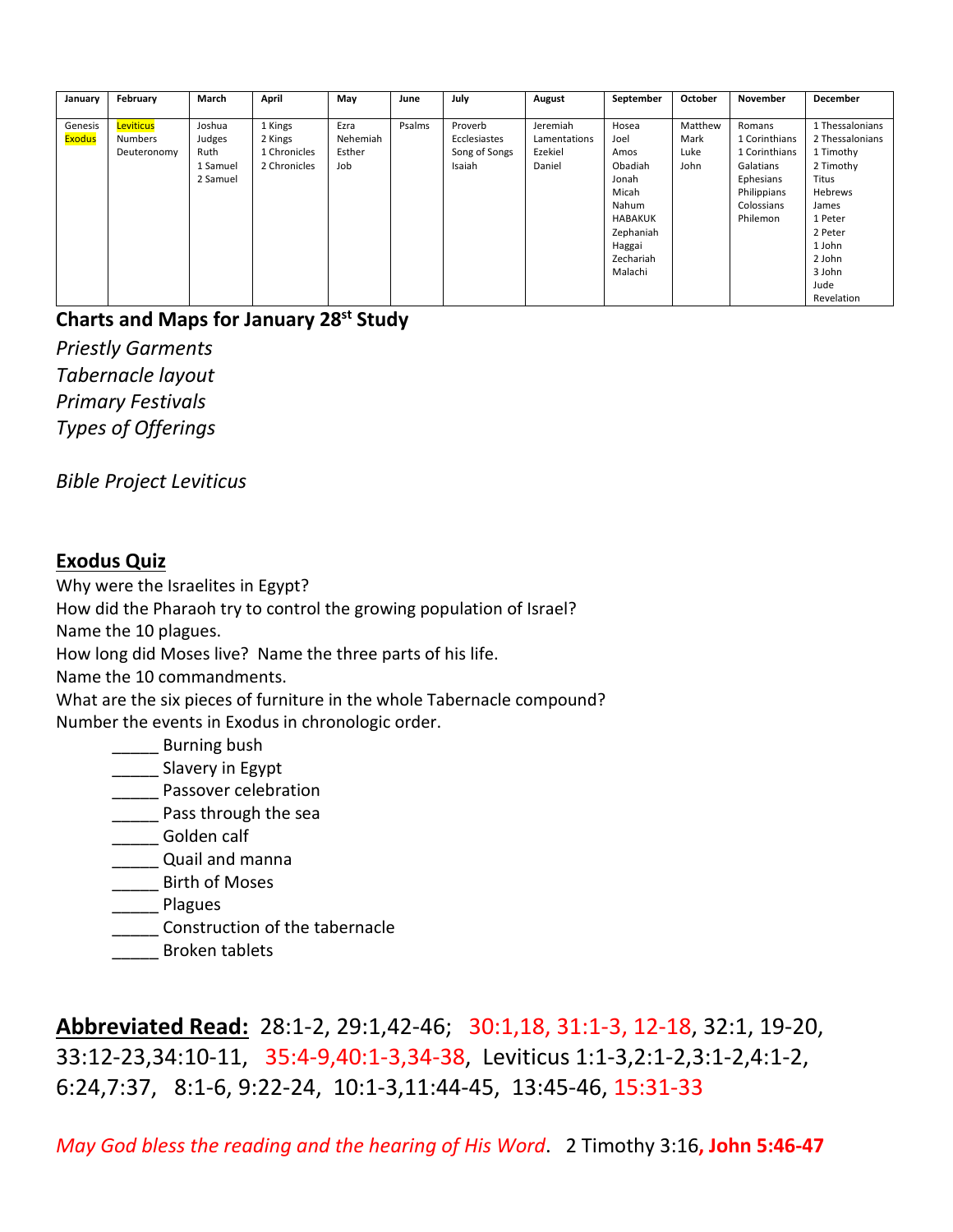## Bible Study – Notes/Application for Exodus 28-40 and Leviticus 1-15

### **Application (Brandon Wing)**

#### *Intentionality*

- From the beginning of Genesis we see evidence of Gods intentionality (step by step execution in sequence to establish all thing mankind would have dominion over)
- The details matter
	- o Star of Bethlehem 2007 documentary by Rick Larson
		- Equates God to a great clock maker designed the clock (the heavens) to perform at just the right moment.
- God wants relationship with us and is intentional about how to facilitate that relationship
	- o The relationship was extremely damaged with Israel
	- o Needed a way to reconcile the tension between God's holiness and the nature of the people of Israel
- I think about Steve leading the scout troop on a big camping expedition or Mark planning out a multi-year construction project
	- o Not just going to "wing-it" they are going to have a plan and each piece of the plan has a significant meaning
	- o The details in Exodus and Leviticus are incredible but all have purpose and meaning
- Although we have a different method of relationship with God, the call to be intentional is not diminished – If we are not intentional with our time; the world will be intentional with it

#### *Impatience*

- Golden Calf almost offensive how quickly God's people turn away
- Equate to today's society of instant gratification and on-demand programing and culture
	- o We don't have to wait for anything anymore
	- o Present in the moment not looking forward to what is next be present and let the spirit move among you.
	- o We need to be patient and have boundaries

#### *Intercession*

• God wants his glorious presence to live among the people of Israel (the Tabernacle)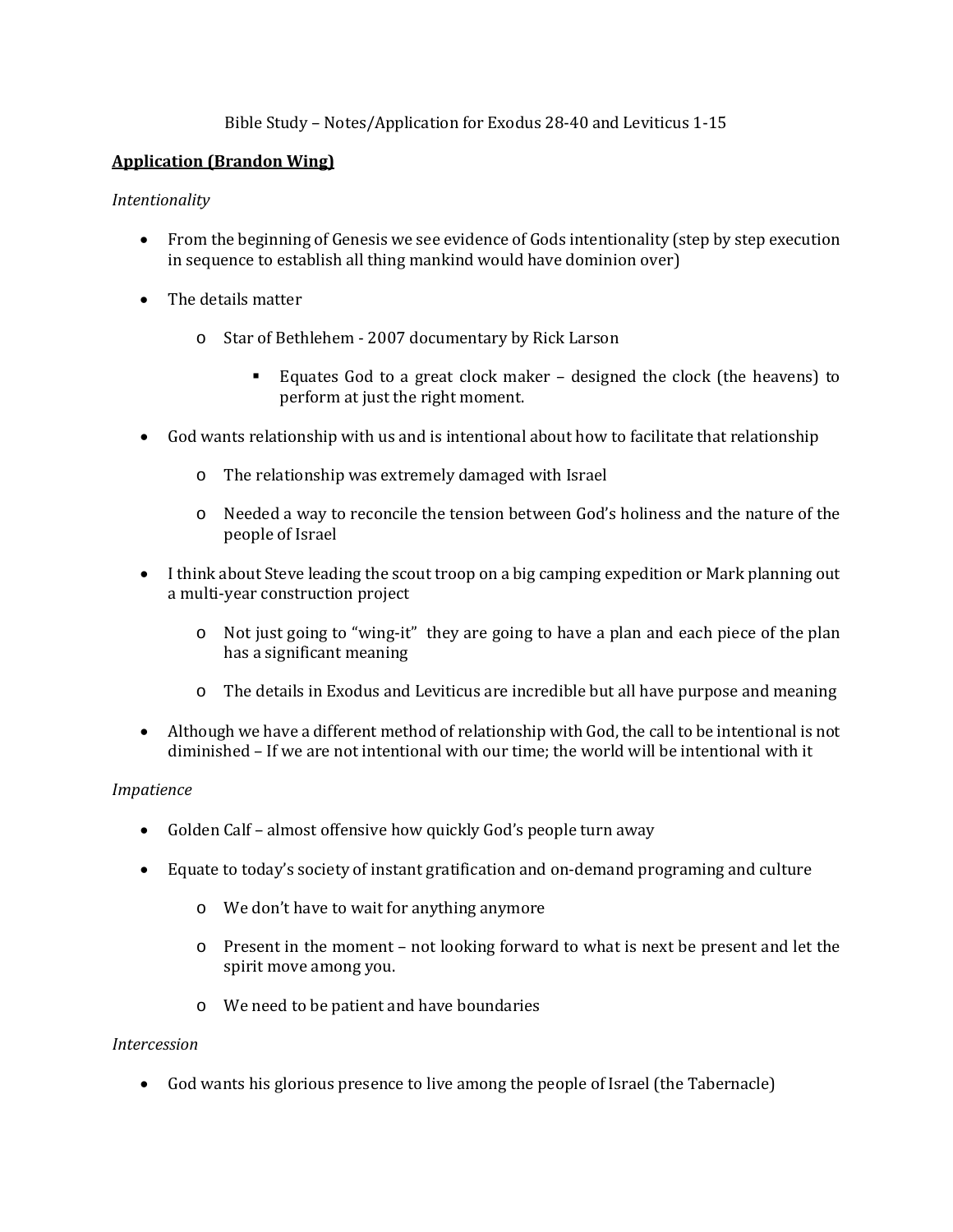- God graciously provides a way for a sinful people to live in his presence
- Sin has to be dealt with
- Priests Interceding (represented the people in front of God and represented God to the people)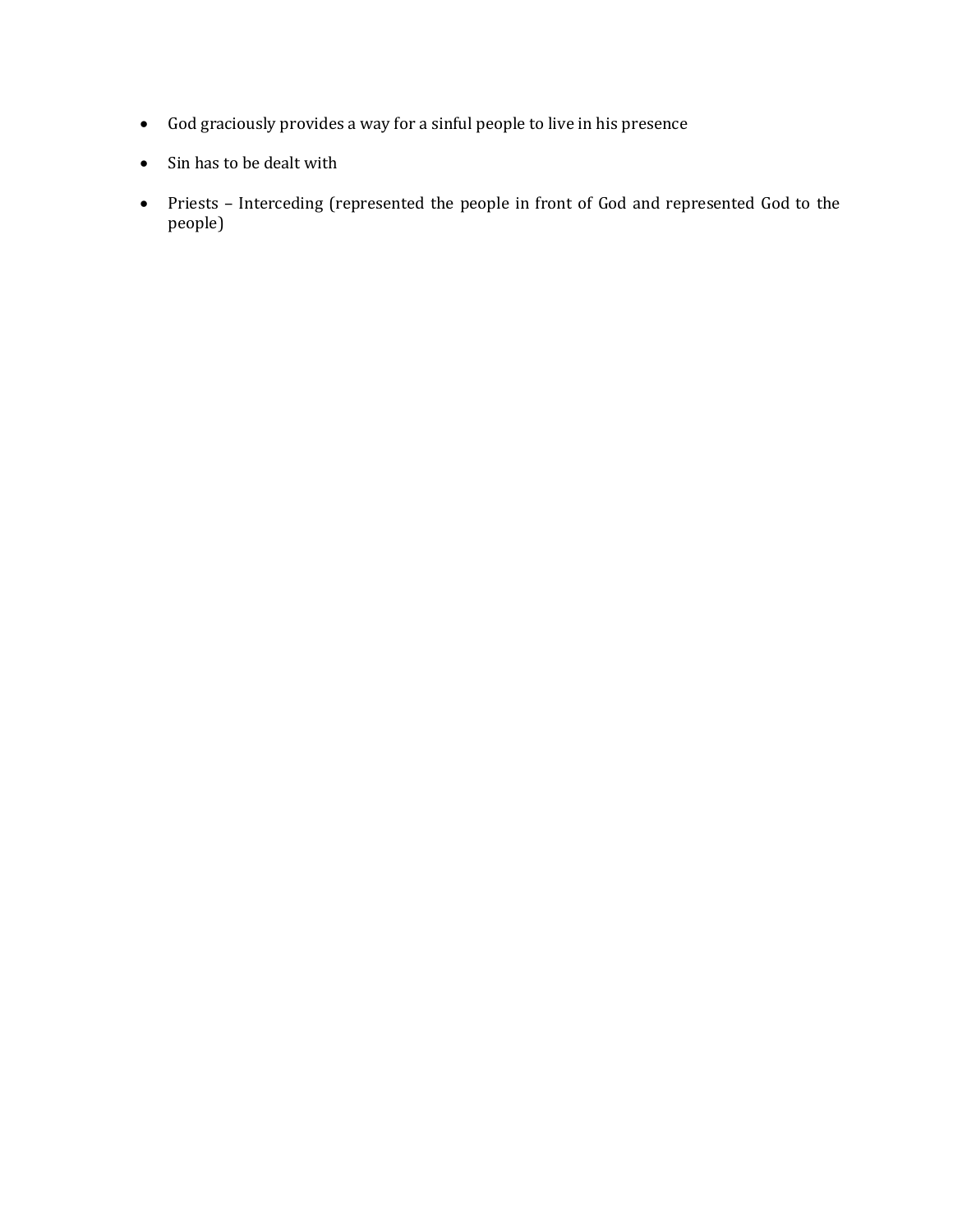# **Additional thoughts…**

# 1. Priest Chestpiece and the Foundation of the New Heaven and New Earth

Exodus 28:15-21 [\(](https://biblehub.com/exodus/28-21.htm)**[21](https://biblehub.com/exodus/28-21.htm)**"The stones shall be according to the names of the sons of Israel: twelve, according to their names; they shall be *like* the engravings of a seal, each according to his name for the twelve tribes.)

Revelation 21:10-20 [\(](http://biblehub.com/revelation/21-10.htm)**[10](http://biblehub.com/revelation/21-10.htm)**So he took me in the Spirit to a great, high mountain, and he showed me the holy city, Jerusalem, descending out of heaven from God. **[11](http://biblehub.com/revelation/21-11.htm)**It shone with the glory of God and sparkled like a precious stone—like jasper as clear as crystal. **[12](http://biblehub.com/revelation/21-12.htm)**The city wall was broad and high, with twelve gates guarded by twelve angels. And the names of the twelve tribes of Israel were written on the gates. **[13](http://biblehub.com/revelation/21-13.htm)**There were three gates on each side—east, north, south, and west. **[14](http://biblehub.com/revelation/21-14.htm)**The wall of the city had twelve foundation stones, and on them were written the names of the twelve apostles of the Lamb.

2. "Just as" 39:1,5,7,21,26,29,31,43;40:15,19,21,23,2527,29,32;Leviticus 8:413,17,21,29,31;29:7,10,21,:10:5 etc.

Joshua 1:7 Be strong and very courageous. Be careful to obey all the instructions Moses gave you. Do not deviate from them, turning either to the right or to the left. Then you will be successful in everything you do.

3. Holiness in Leviticus...set part, special, acceptable, holy, consecrated, pleasing to the Lord, purified, washed, sanctified, distinct, special possession, redeemed, sacred, anointed, no defect, no yeast, clean, undefiled

Leviticus 11: 44 For I am the LORD your God. You must consecrate yourselves and be holy, because I am holy

Romans 12:1 Therefore I urge you, brothers, on account of God's mercy, to offer your bodies as living sacrifices, holy and pleasing to God, which is your spiritual service of worship.

1 Peter 2:9 But you are not like that, for you are a chosen people. You are royal priests, a holy nation, God's very own possession. As a result, you can show others the goodness of God, for he called you out of the darkness into his wonderful light.

1 Peter 1:3-16 So prepare your minds for action and exercise self-control. Put all your hope in the gracious salvation that will come to you when Jesus Christ is revealed to the world. So you must live as God's obedient children. Don't slip back into your old ways of living to satisfy your own desires. You didn't know any better then. But now you must be holy in everything you do, just as God who chose you is holy. For the Scriptures say, "You must be holy because I am holy."

# **Questions Dan** Genesis 49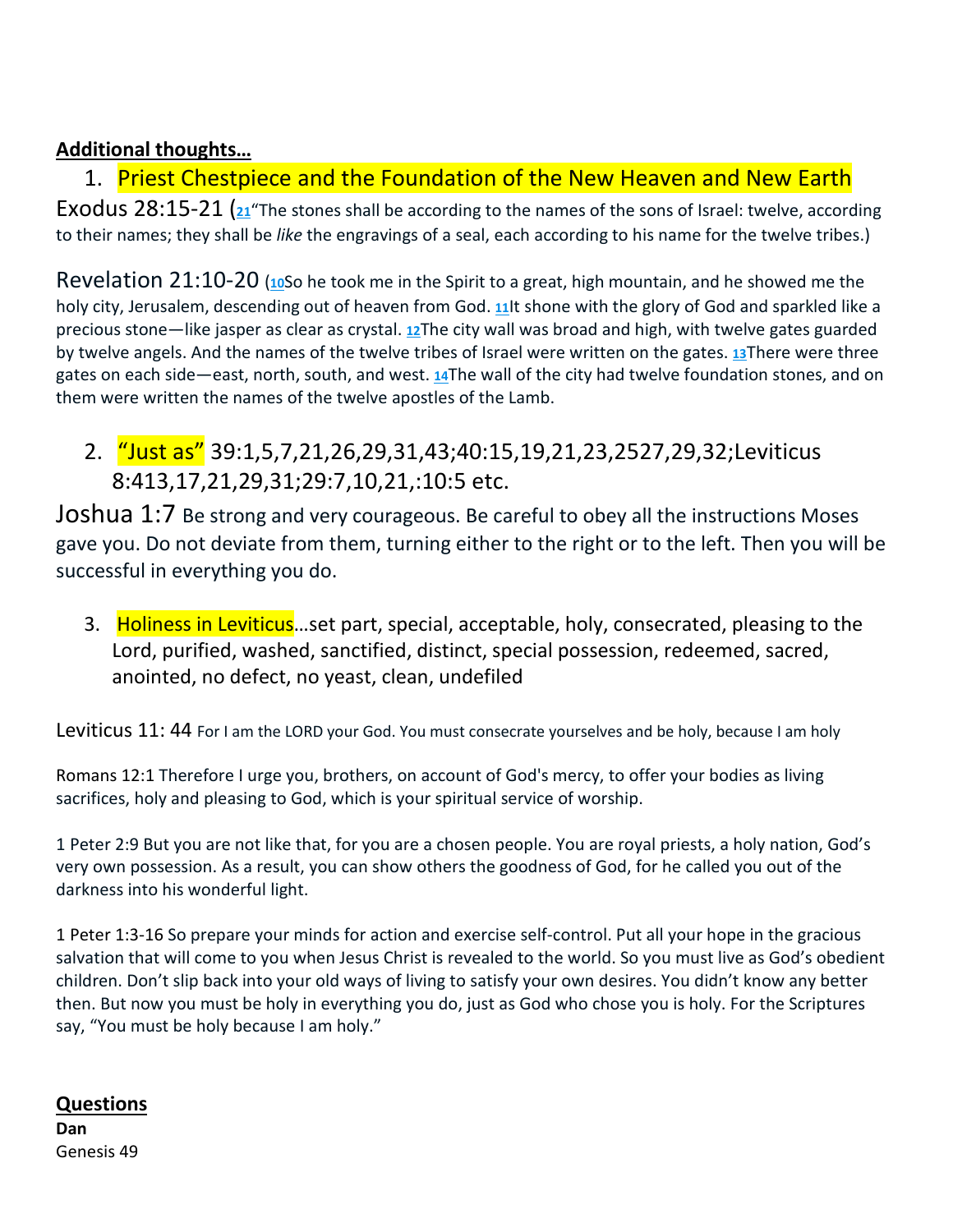**[16](http://biblehub.com/genesis/49-16.htm)**"Dan will govern his people, like any other tribe in Israel. **[17](http://biblehub.com/genesis/49-17.htm)**Dan will be a snake beside the road, a poisonous viper along the path that bites the horse's hooves so its rider is thrown off. **[18](http://biblehub.com/genesis/49-18.htm)**I trust in you for salvation, O LORD!

Jacob was prophetically giving a glance of his son's future. Samson, the last judge recorded in Judges was from the time of Dan. The Danites also led their fellow Israelites into idol worship. See Judges 18. Verse 18 is simply a proclamation and an interjection of the character of God.

## **Moses**

## Exodus 4:26

**[24](http://biblehub.com/exodus/4-24.htm)**At a lodging place on the way, the LORD met Moses and was about to kill him. **[25](http://biblehub.com/exodus/4-25.htm)**But Zipporah took a flint knife, cut off her son's foreskin and touched Moses' feet with it. "Surely you are a bridegroom of blood to me," she said. **[26](http://biblehub.com/exodus/4-26.htm)**So the LORD let him alone. (At that time she said "bridegroom of blood," referring to circumcision.)

Moses had neglected the sign of God's covenant with the people by failing to circumcise his son. Maybe Zipporah had resisted this and Moses had acquiesced to her resistance. Because Moses had disobeyed God, God was going to take his life. Maybe Moses was too sick to circumcise his son so Zipporah in an effort to save her husband did it herself but in disgust threw the foreskin make at Moses.

### **Resources**

Ryrie Study Bible John Macarthur Study Bible Life Application Bible David Jeremiah Study Bible The Bible Knowledge Commentary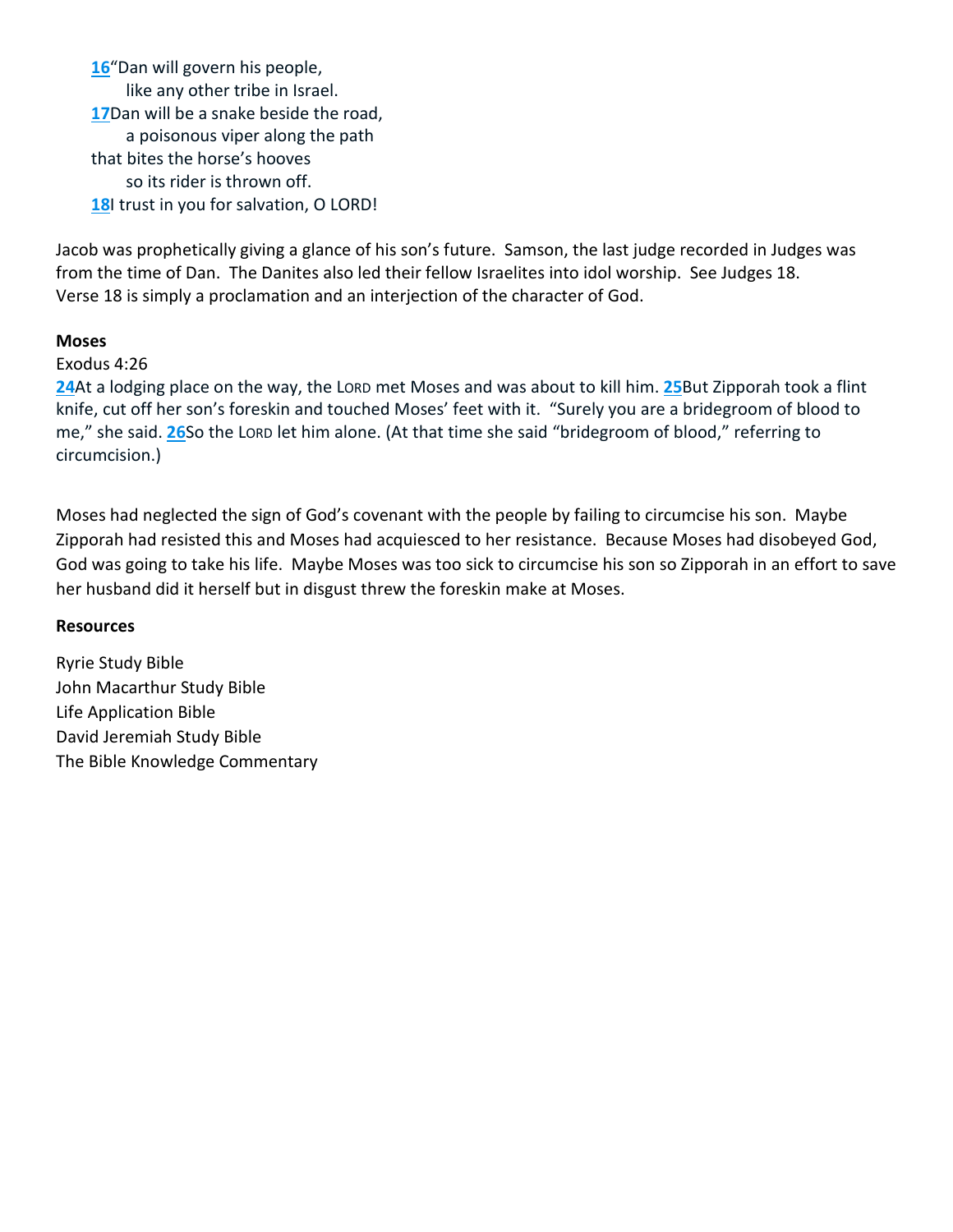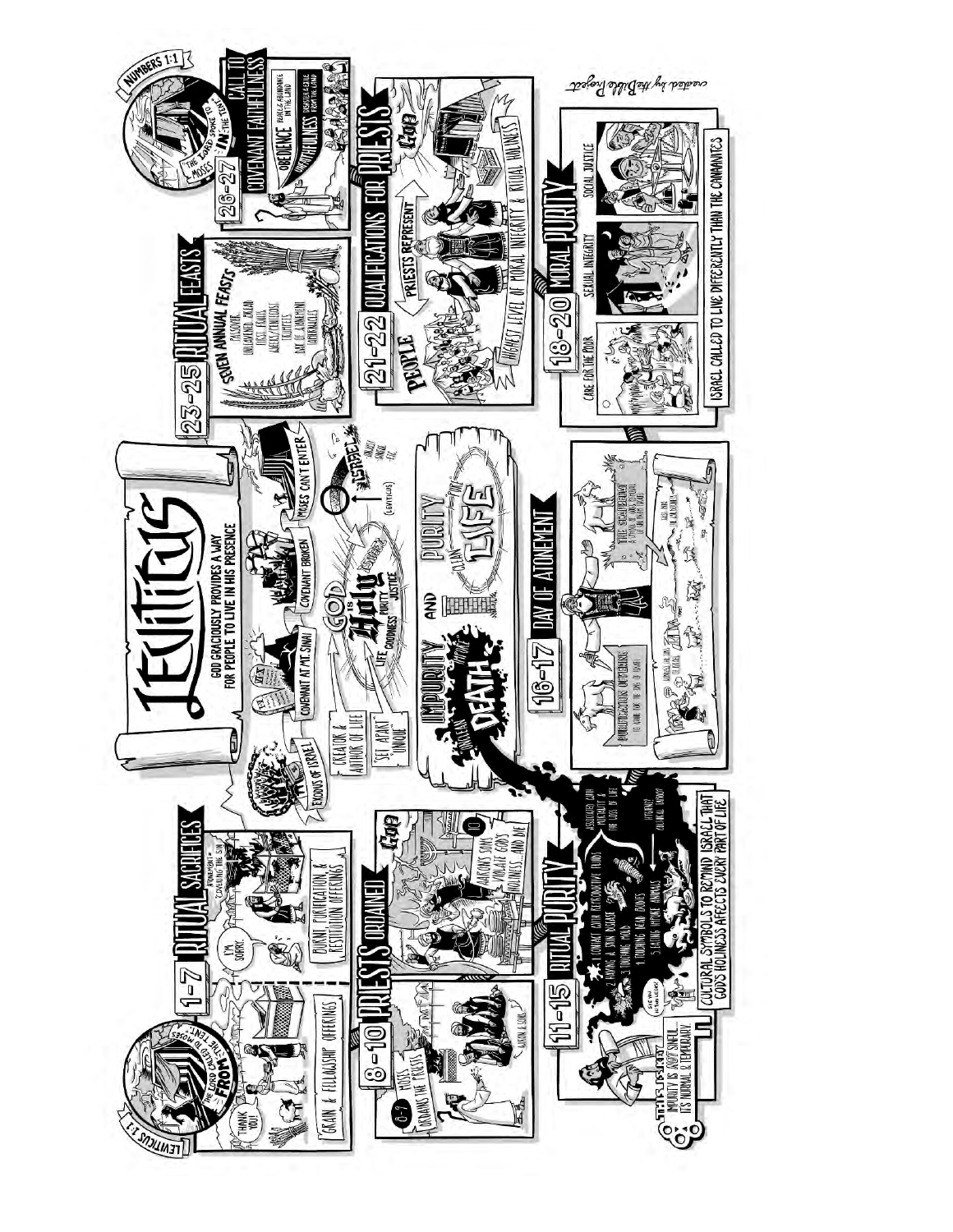| <b>OFFERING</b>                                | <b>PURPOSE</b>                                                                                                                                | <b>SIGNIFICANCE</b>                                                                       | <b>CHRIST THE</b><br><b>PERFECT OFFERING</b>                                  |  |
|------------------------------------------------|-----------------------------------------------------------------------------------------------------------------------------------------------|-------------------------------------------------------------------------------------------|-------------------------------------------------------------------------------|--|
| <b>BURNT OFFERING IF</b><br>Lev. 1 - Voluntary | To make payment for sins<br>in general                                                                                                        | Showed a person's<br>devotion to God                                                      | <b>Christ's Death was the</b><br>perfect offering                             |  |
| <b>GRAIN OFFERING</b><br>Lev. 2 - Voluntary    | To show honor and<br>respect for God in<br>worship                                                                                            | Acknowledged that all we<br>have belongs to God                                           | Christ was the perfect<br>man, who gave all of him-<br>self to God and others |  |
| <b>PEACE OFFERING IF</b><br>Lev. 3 - Voluntary | To express gratitude to<br>God                                                                                                                | <b>Symbolized peace and</b><br>fellowship with God                                        | Christ is the only way to<br>fellowship with God                              |  |
| <b>SIN OFFERING</b><br>Lev. 4 - Required       | To make payment for<br>unintentional sins of<br>uncleanness, neglect, or<br>thoughtlessness                                                   | <b>Restored the sinner to</b><br>fellowship with God;<br>showed the seriousness<br>of sin | <b>Christ's death restores our</b><br>fellowship with God                     |  |
| <b>GUILT OFFERING IN</b><br>Lev. 5 - Required  | To make payment for sins<br>against God and others.<br>A sacrifice was made to<br>God, and the injured<br>person was repaid or<br>compensated | <b>Provided compensation</b><br>for injured parties                                       | Christ's death takes away<br>the deadly consequences                          |  |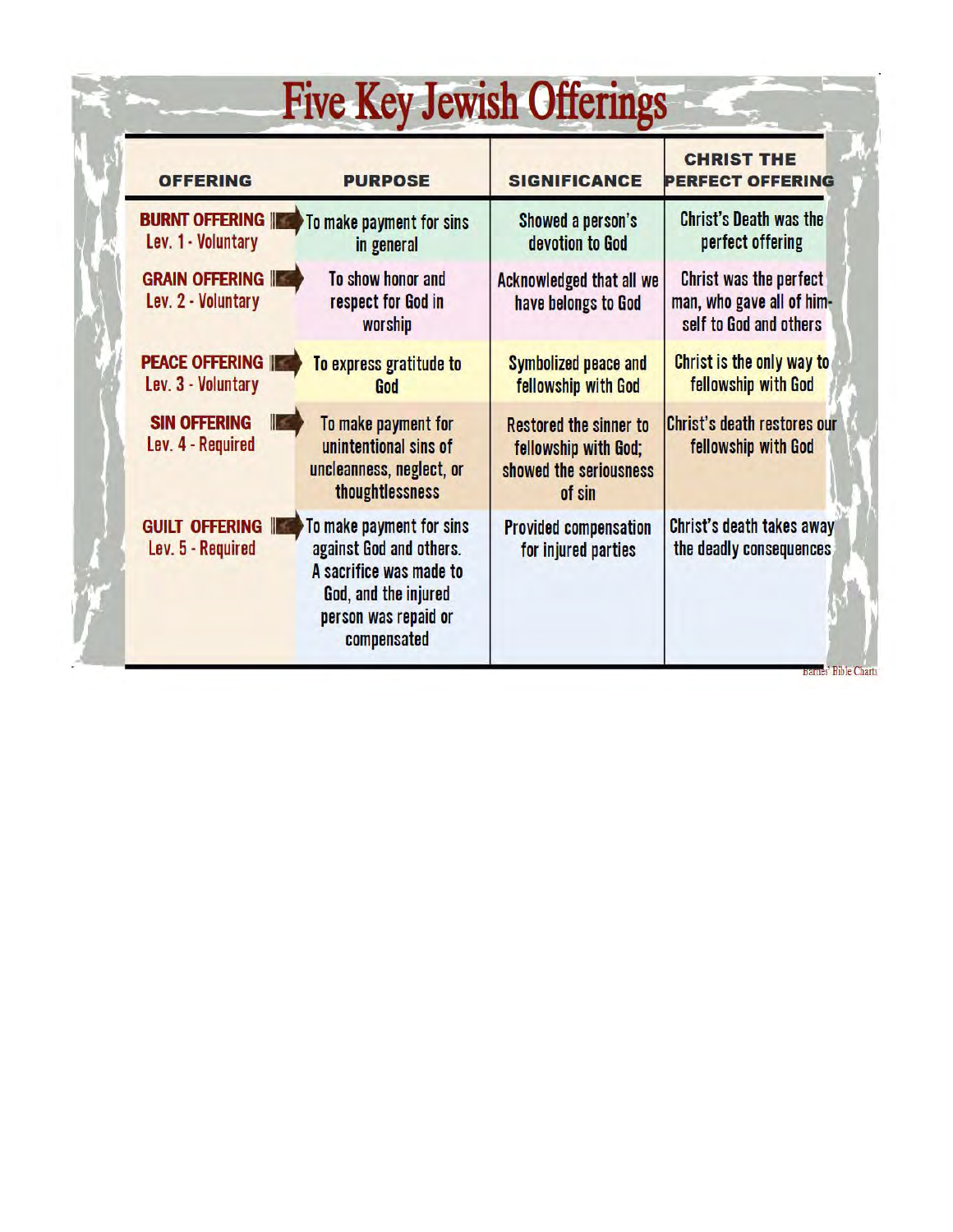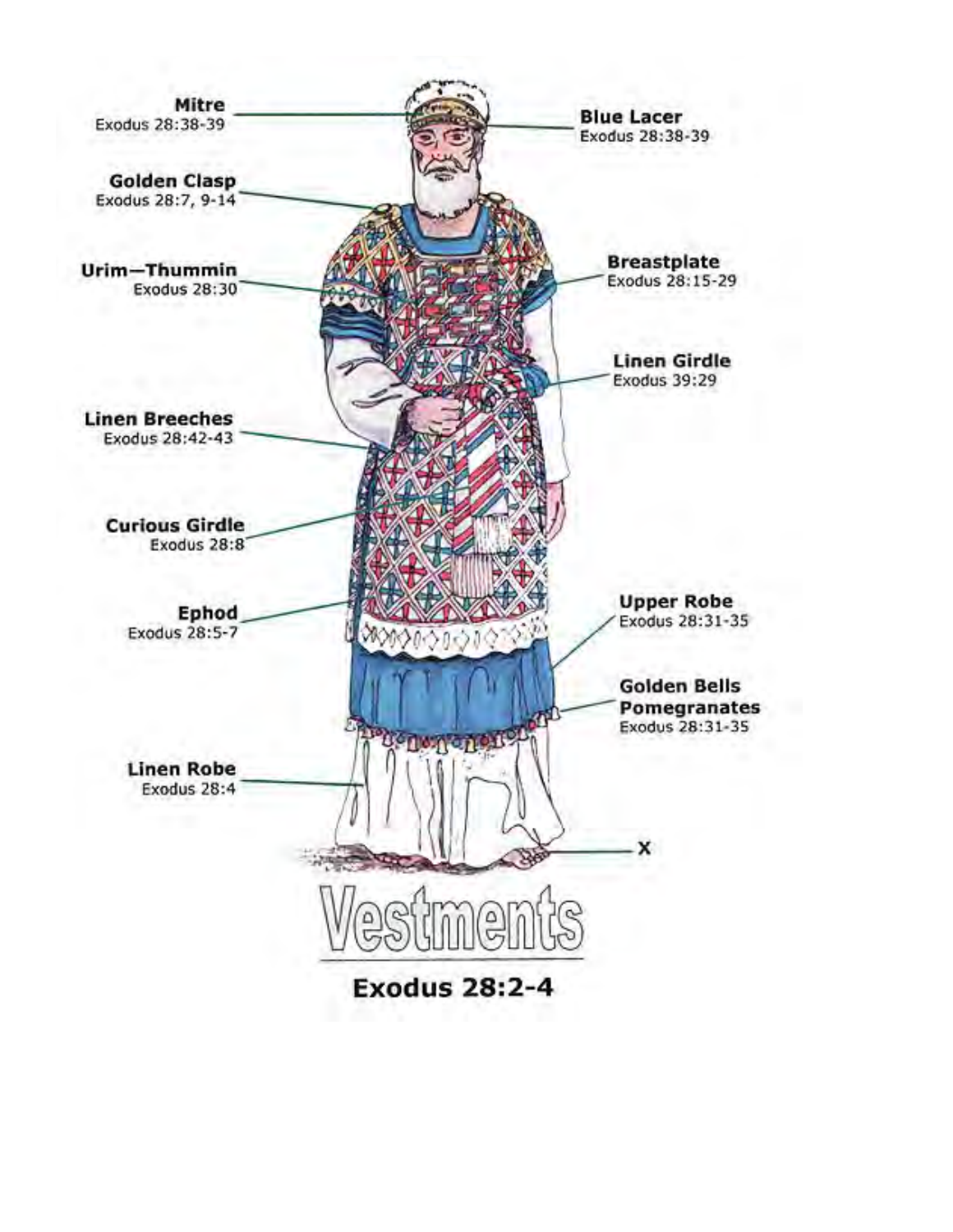